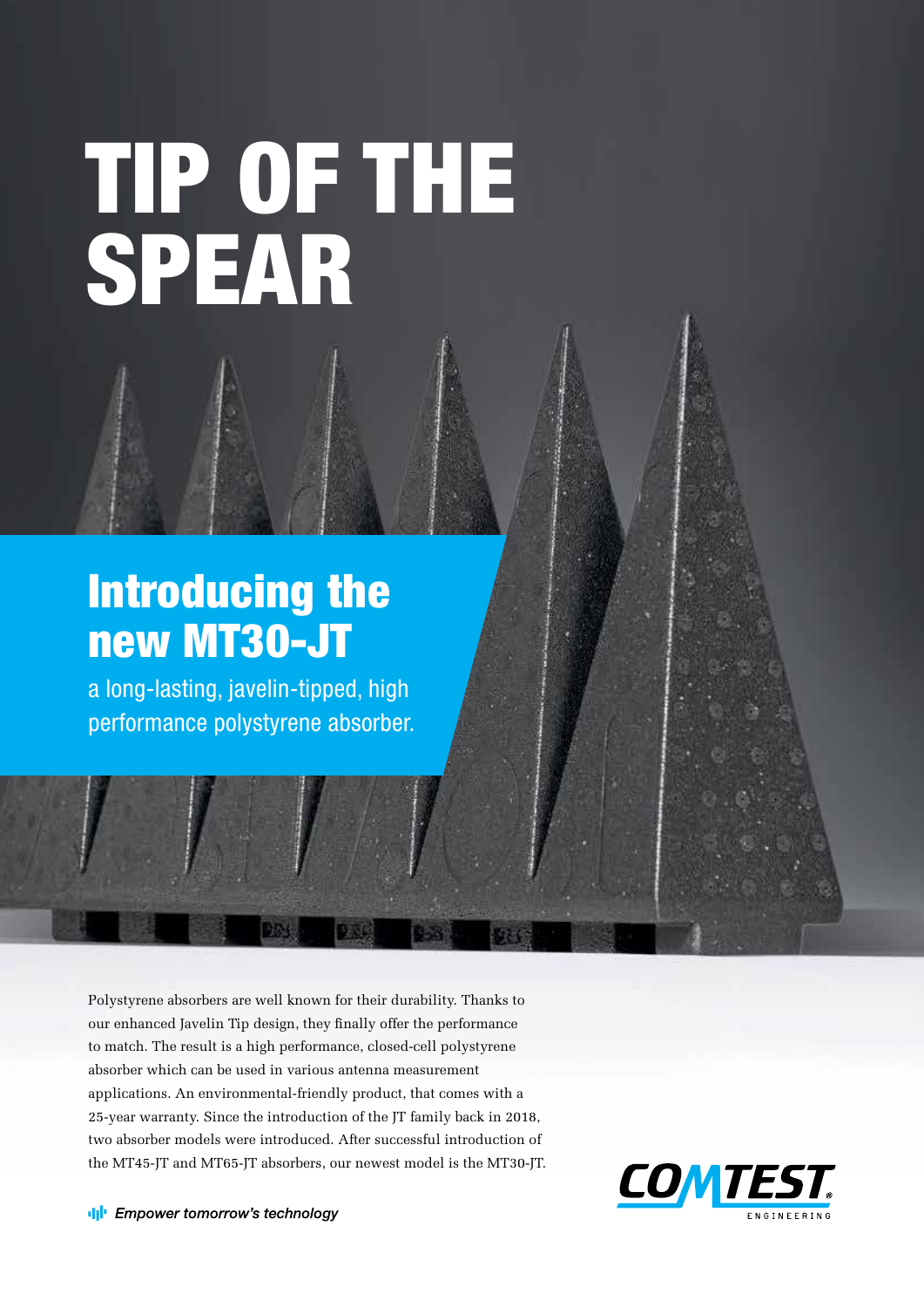

# The next step in polystyrene absorber technology

**Polystyrene absorbers have always been far more durable and stable than their polyurethane foam counterparts. But in terms of performance, foam used to be the better option, until now that is. After two years of development, we are ready to introduce an entirely new kind of polystyrene absorber that bridges the performance gap. It's the MT30-JT, our new Javelin-Tip absorber family member.**

#### Introducing the MT30-JT

The MT30-JT owes its name to the recognizable Javelin tip it's equipped with. This specially designed tip allows the absorber to operate in frequencies from 400MHz all the way up to 50GHz (typical -20dB reflectivity or better) meaning our polystyrene absorber is now able to match the performance of traditional foam absorbers. Due to distinct features like eco-friendly, closed-cell material, stable performance and superior product life making it the best choice for use in antenna ranges and wireless OTA test chambers.

#### Polyurethane versus polystyrene

We have long been staunch advocates of polystyrene absorbers, since these offer many advantages over their polyurethane foam counterparts. With superior rigidity and tensile strength, our absorbers are compliant with all internationally recognized

fire-retardant standards without the use of heavy chemicals or hazardous materials. Due to closed cell structure and characteristics of EPS material, our absorbers are highly resilient to changes in ambient humidity and temperature. This results in an extremely durable product that comes with a 25-year warranty and is expected to last well beyond that.

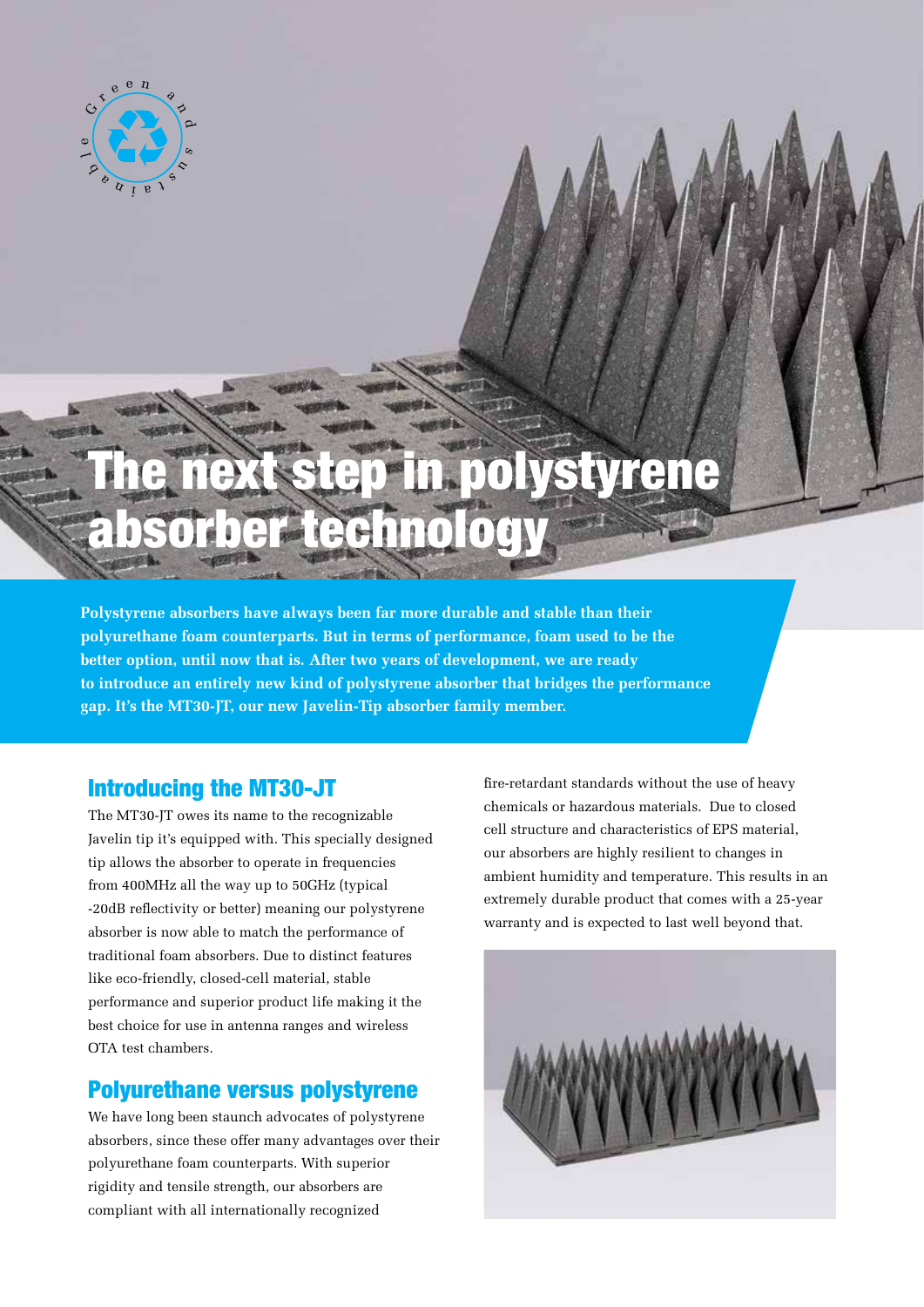## Features and benefits

- Closed-cell polystyrene material (no leakage of carbon particles)
- Uniform carbon cell loading resulting in stable performance
- Modular design using baseplate & tapers (damaged tapers are easily replaced)
- Easy installation method using screws and nylon mounting strips
- Lightweight product
- Rigidity and superior tensile strength (no drooping absorber tips)
- Resistant to humidity (does not absorb moisture from the air)
- Superior product lifecycle (25+ years)
- Environmentally friendly and compliant with REACH and RoHS directives
- Certified for use in clean rooms (ISO 14644-1 class 2)
- Compliant with internationally recognized fire-retardant standards

Comtest polystyrene absorbers are sustainable, eco-friendly and compliant with REACH and RoHS directives, meaning they do not contain poisonous fire-retardant chemicals.



#### No downsides

Taking all the above into account, means there are no longer any downsides to using polystyrene absorbers for microwave frequency testing. Thanks to the enhanced Javelin Tip design, Comtest's new polystyrene absorbers offer performance that matches their incredible durability. Are you interested to equip your antenna range or wireless OTA test chamber with the latest polystyrene absorber technology? Contact us now via **support@comtest.eu** or use our website's contact form.